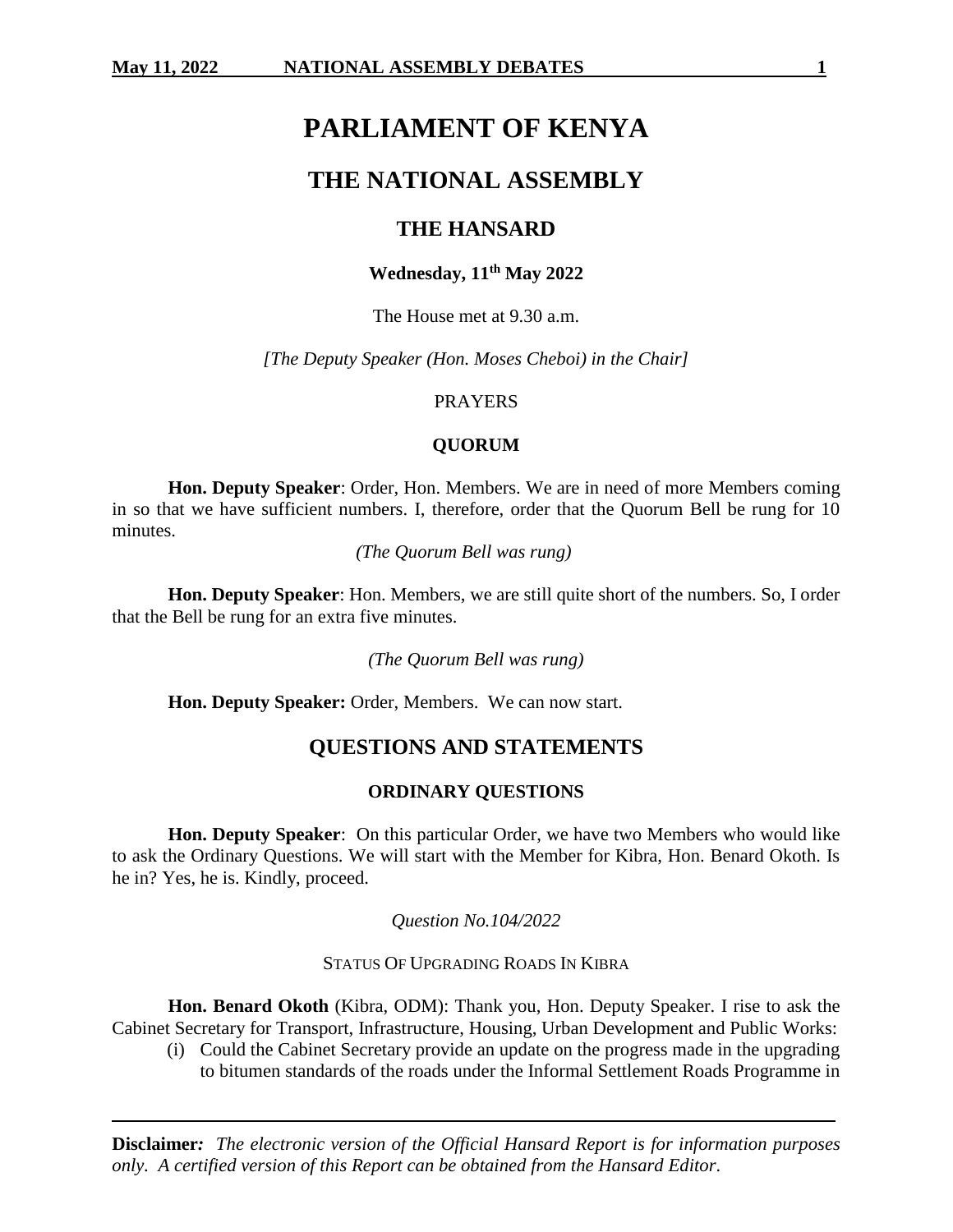Kibra Constituency, particularly in Sarang'ombe, Lindi, Laini Saba and Makina Wards?

- (ii) Could the Cabinet Secretary also provide the measures that the Ministry has put in place to ensure speedy completion of the said roads to the said specifications and standards?
- (iii) Could the Cabinet Secretary further provide the expected completion and commissioning dates of the said roads?

Thank you, Hon. Deputy Speaker.

**Hon. Deputy Speaker**: Very well. That Question will be replied to before the Departmental Committee on Transport, Infrastructure, Housing, Urban Development and Public Works.

We now go to the Member for Ndhiwa, Hon. Martin Peter Owino.

## *Question No.117/2022*

## ELECTRICITY CONNECTIVITY TO SCHOOLS AND TRADING CENTRES IN NDHIWA

**Hon. Martin Owino** (Ndhiwa, ODM): Thank you, Hon. Deputy Speaker. I rise to ask the Cabinet Secretary for Energy:

- (i) Could the Cabinet Secretary state the measures that the Ministry has put in place to ensure that all schools in Ndhiwa Constituency are connected to electricity power?
- (ii) Could the Cabinet Secretary also state the measures that the Ministry has put in place to ensure installation of street lights in the following major trading centers in Ndhiwa Constituency: Migori, Ratang'a, Riat, Kobodo, Malela, Ongen'g, Sikwadhi, Magina, Nguku, Kodiera, Lwala, Pap Kamenya Kalamindi, Got Kojowi, Kipingi, Kamata, Goyo, Gaena, Kwoyo, Kodumba and Mbero in order to enhance security and facilitate trading activities?

Thank you, Hon. Deputy Speaker.

**Hon. Deputy Speaker:** That is well, Hon. Member. You have asked the Question and pronounced many of these stations with an English accent.

*(Laughter)*

I ,however, hope that the people who will be attending to it will be able to translate them back to the original language.

**Hon. Martin Owino** (Ndhiwa, ODM): I hope so too, Hon. Deputy Speaker.

**Hon. Deputy Speaker**: That Question will be replied to before the Departmental Committee on Energy.

**Hon. David Gikaria** (Nakuru Town East, JP): On a point of order, Hon. Deputy Speaker, Sir.

**Hon. Deputy Speaker**: What is your point of order, Hon. Gikaria?

**Hon. David Gikaria** (Nakuru Town East, JP): Hon. Deputy Speaker, I asked a Question sometimes back on matters regarding education and fees charges; and teachers and principals sending away day school students, but I have never gotten feedback up to date. Even as we are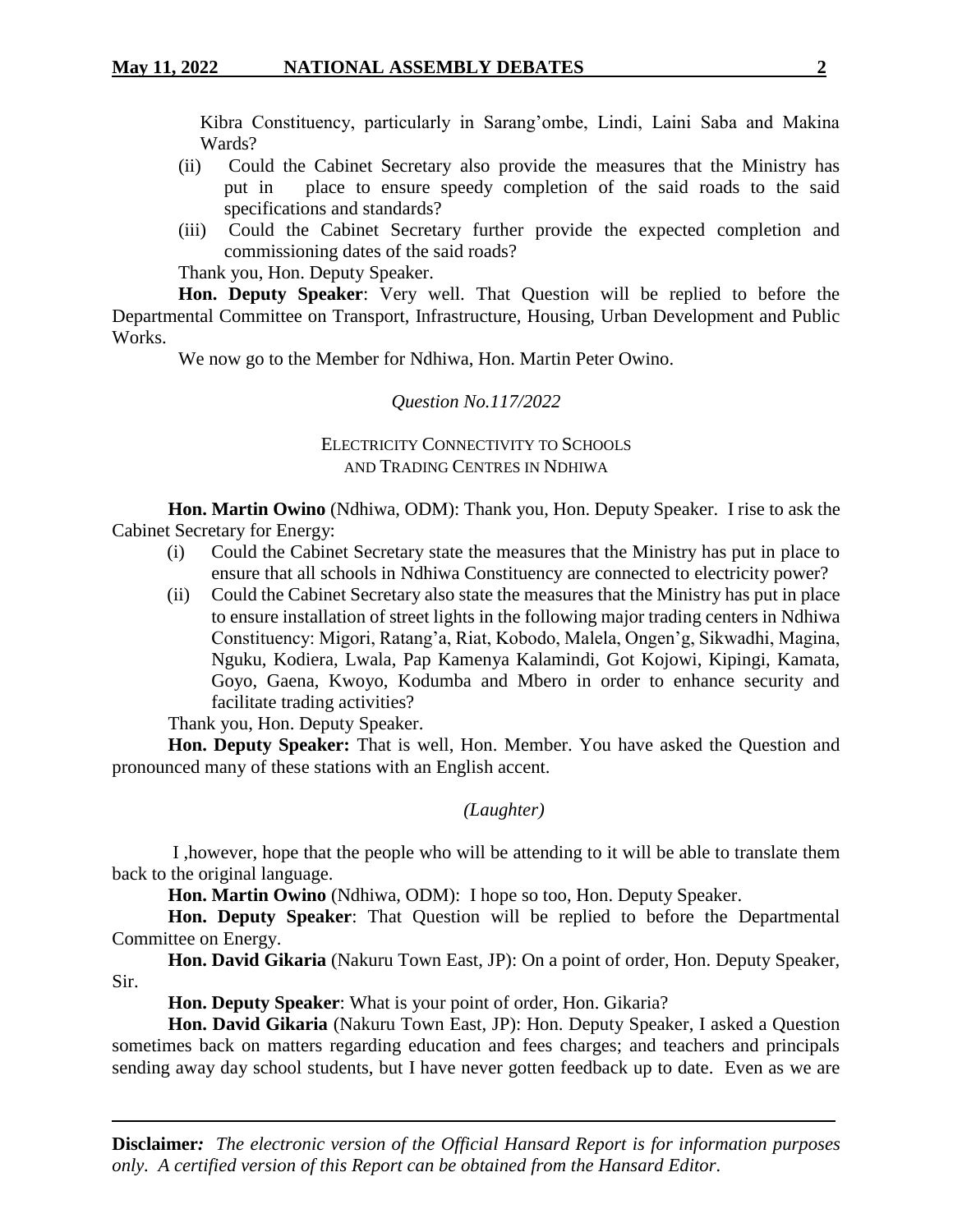talking – and I hope the Cabinet Secretary for Education is listening – principals are sending students home when they are doing mopping up of the Form I students.

Hon. Deputy Speaker, the Chairperson for the Departmental Committee on Education and Research…

**Hon. Deputy Speaker**: First of all, and so that we do not go to the next Question before we finish up with this – because it would be asking a different Question – I would like to address this. When did you ask that particular Question so that we can make a follow up?

**Hon. David Gikaria** (Nakuru Town East, JP): I know it was in the last Session, but I do not remember the actual date. But I asked on this matter; and I even went ahead and named some four notorious schools, Hillcrest Secondary School being one of them, which are still sending students home as the Ministry is mapping out schools. The Cabinet Secretary has pronounced himself that no child should be sent home.

**Hon. Deputy Speaker:** Okay, Hon. Gikaria. That is fair, but I want to confirm. I will consult just to make sure that the Question did not lapse. If the Question has not lapsed, you will be given priority of some sort, so that you can address that particular issue. So, allow us to consult and you will probably get a response.

**Hon. David Gikaria** (Nakuru Town East, JP): Yes, Hon. Deputy Speaker. Prof. Magoha should take action against these people.

**Hon. Deputy Speaker:** To make it easy for you, Hon. Gikaria, after this, walk to the Table Office and then we will have made sure that we have given good instructions so that we are able to see the status. If at all it lapsed, you will have to ask the Question again.

**Hon. David Gikaria** (Nakuru Town East, JP**)**: Thank you, Hon. Deputy Speaker.

**Hon. Elisha Odhiambo** (Gem, ODM): On a point of information, Hon. Deputy Speaker.

**Hon. Deputy Speaker:** Who do you want to inform, Hon. Elisha? Hon. Gikaria, do you need the information from the Member for Gem? The Cabinet Secretary could probably be coming from there. Do you want any information? You know the principle about information is that you must require that information. Do you require it or not?

**Hon. David Gikaria (**Nakuru Town East, JP**)**: I do.

**Hon. Deputy Speaker**: What is your information, Member for Gem?

**Hon. Elisha Odhiambo** (Gem, ODM): Thank you, Hon. Deputy Speaker. I think my brother, Hon. David Gikaria, who is our former Chair of the Departmental Committee on Energy, knows very well that unless the Chairman of the Departmental Committee on Education and Research follows up this Question, Prof. Magoha would never know that you have asked a Question here, unless the Chairman of that specific Committee retraces your concern. Having said that, Hon. Gikaria, I will address it with the Cabinet Secretary himself.

Thank you.

**Hon. Deputy Speaker**: Well, I do not know under what capacity, Member for Gem. We want the normal channel. We do not want other channels. By the way, what you have just stated is obvious. It is actually not about follow up by the Chair of the Committee. Once a Question has been addressed to a particular cabinet secretary or a particular ministry, that matter must be responded to whether the Chair follows it or not. So, you are probably not right. What you needed to do is to confirm that the Cabinet Secretary is from your backyard. That is okay, but it is probably irrelevant as far as this Question is concerned. So, we will use the normal channels. Hon. Gikaria, march to the Table Office. Ignore Hon. Elisha for the time being. I think he is just a Member who had goodwill to make sure that this matter, which is serious, is responded to. We can leave it there. I see there are interests from other Members. Let us start with Hon. Murungi.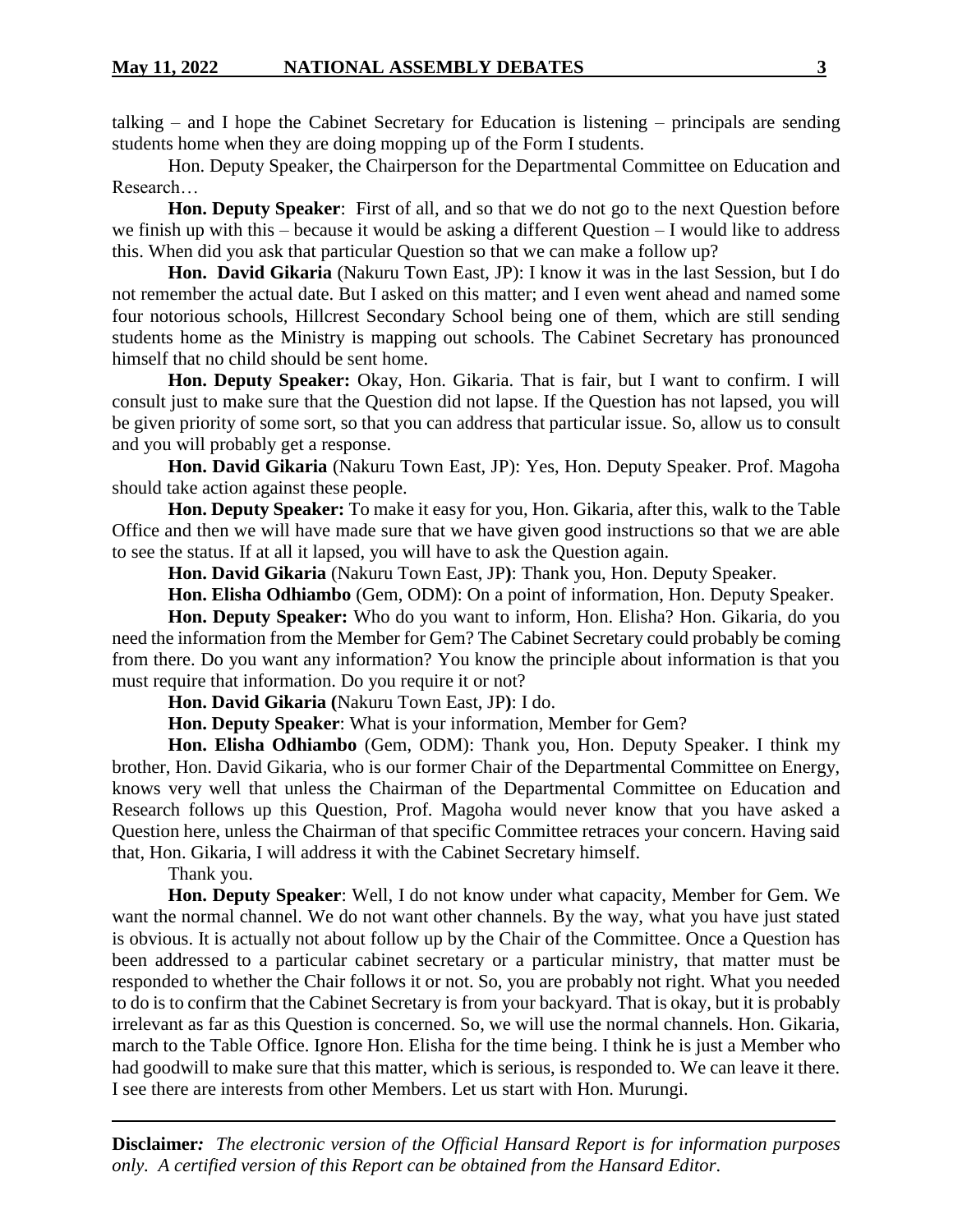**Hon. Kathuri Murungi** (South Imenti, Independent): Thank you, Hon. Deputy Speaker. I am also concerned about the issue raised by my friend, Hon. Gikaria. Matters education are so weighty, especially now that Form Ones are joining secondary schools. At the moment, there is a lot of hue and cry, especially from Form One parents, that they are charged for school uniforms directly with school fees at about Kshs20,000

**Hon. Deputy Speaker**: Hon. Murungi.

**Hon. Kathuri Murungi** (South Imenti, Independent): Hon. Deputy Speaker, maybe you have not understood me. Before you disconnect me, it is a concern that I also want to know.

**Hon. Deputy Speaker**: I did not want to disconnect you. All I wanted to say is that there is an easier way of sorting out any issue. Yours is completely different. Give Hon. Murungi the microphone.

**Hon. Kathuri Murungi** (South Imenti, Independent): Thank you very much, Hon. Deputy Speaker. I was saying that parents are really suffering not only in my constituency, but across the country because of the fees levied on school uniforms. When I was in high school, we used to be given the colour of the uniform and we would buy cheaply from the local shops and tailors, but now parents of pupils and students are being forced to pay exorbitantly to some shops.

**Hon. Deputy Speaker**: Okay, Hon. Murungi. You are now extending your luck too much. You have made your point. I have heard you. The only thing I request you to do is to ask a substantive Question. In any case, people have already read the good intentions that you have about secondary school students. So, I think you can address it in the normal manner. I know there is very little time remaining and that is why Members are quick to try and come through different doors to ask Questions, but let us follow the right channels. So, let us proceed to the next Oder. What is it, Hon. Pukose? Is it on the same thing?

**Hon (Dr) Robert Pukose** (Endebess, JP): No, Hon. Deputy Speaker. I asked a Question to the Ministry of Environment and Natural resources. The Cabinet Secretary and the CEO of Kenya Forest Service appeared before the Departmental Committee on Environment and Natural Resources. This particular Question was about CFS growing maize within the forest area and the Cabinet Secretary, Hon. Keriako Tobiko, admitted that in the studies they have done, there is no effect of maize on the trees in the forest. Apparently, he said there is going to be a status quo, meaning that farmers will continue to grow maize within those areas. Apparently, this was before the Departmental Committee on Environment and Natural Resources and they have sought to follow it up with the Director, Kenya Forest Service, and he has not given instructions to his officers.

**Hon. Deputy Speaker**: You do not have to make a request. I want you to have that matter taken to the Committee on Implementation for it to be addressed from there. Of course, you will appear before the Committee on Implementation, but the Chair is asked to pursue that matter. It is a valid one. So, that is a fairly straightforward one.

Next Order.

**Hon. Jude Njomo** (Kiambu, JP): On a point of order, Hon. Deputy Speaker.

**Hon. Deputy Speaker**: What is your point of order, Hon. Jude Jomo?

**Hon. Jude Njomo** (Kiambu, JP): Thank you, Hon. Deputy Speaker. There is a crowd of old people who have been picketing outside Parliament from yesterday and they have spent the night in the cold. As the National Assembly, we should not be blind or deaf to the cries of the people who come to picket outside Parliament. Time has come when this House has to develop a procedure to address people who come to picket outside Parliament. Otherwise, they will remain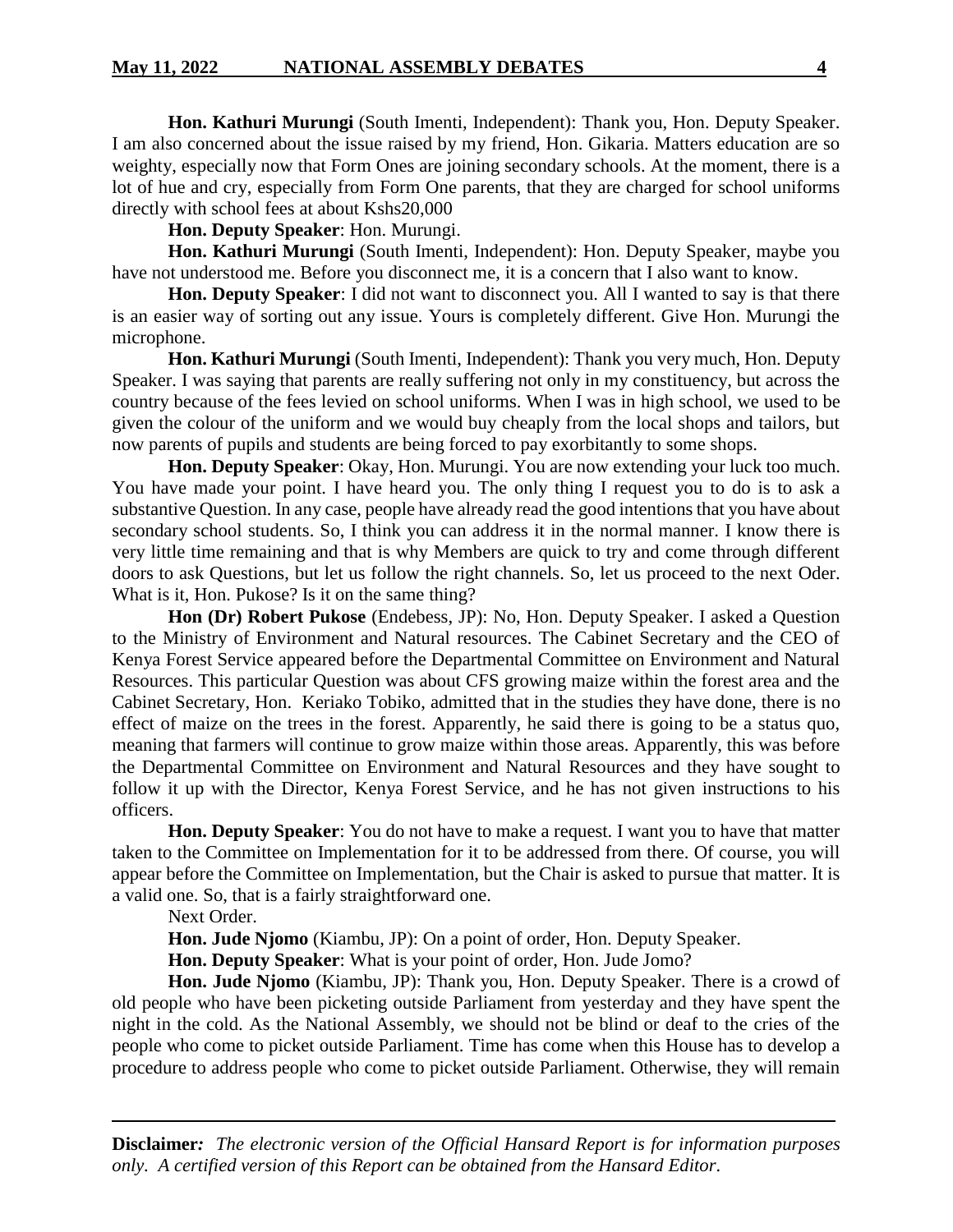there and we will be seen as people who are not sensitive to the needs of our people. I think we should develop a system of addressing people who come to fight for their rights within Parliament.

**Hon. Deputy Speaker**: Okay, Hon. Jude Jomo, Member for Kiambu, that is a valid one. What you need to do is to send your proposals to the Procedure and House Rules Committee, which I can inform you will be meeting to tidy up the Standing Orders for purposes of use in the 13<sup>th</sup> Parliament. You will give the proposals on how you think some of the members of public who picket outside Parliament will be handled both in terms of their safety and that of the National Assembly, its Members and staff. If you could do that, it could be something that can be addressed and that is the easiest way of doing it. Any other way, I am not so sure we are able to assist at the moment. We obviously imagine that members of the public should probably be having their Member representing them here. These are the people who will pick their petitions and bring them to the National Assembly on their behalf. I think this is something that can be handled in the meantime using that avenue, but in the long term, create a way of handling them using the procedures that we have in the House.

Thank you, next Order.

#### **BILLS**

#### *First Readings*

## THE LAND CONTROL BILL

#### THE PUBLIC FINANCE MANAGEMENT (AMENDMENT) BILL

THE VALUERS BILL

(*Orders for First Readings read – Read the First Time and referred to the relevant Departmental Committees)*

*Second Reading*

#### THE HEALTH (AMENDMENT) BILL

*(Hon. Mwambu Mabongah on 6.6.2022 - Morning Sitting)*

*(Resumption of Debate interrupted on 6.6.2022 - Morning Sitting)*

**Hon. Deputy Speaker:** Hon. Members, eight Members had contributed. So, we are resuming debate. I am trying to see if there is a Member who had a balance of time. It does not seem so. Who wants to speak to this Bill? Hon. Oundo, do you want to speak to this Bill? Because it has been a long time, let me just make sure that you know who had spoken to the Bill. Hon. Mbui, Hon. Haji, Hon. Raheem Dawood, Hon. Waluke, Hon. Sankok and Hon. Kevin Wanyonyi had all contributed.

**Hon. (Dr.) Wilberforce Oundo** (Funyula, ODM)**:** Hon. Deputy Speaker, I request not to speak to this particular Bill. Thank you.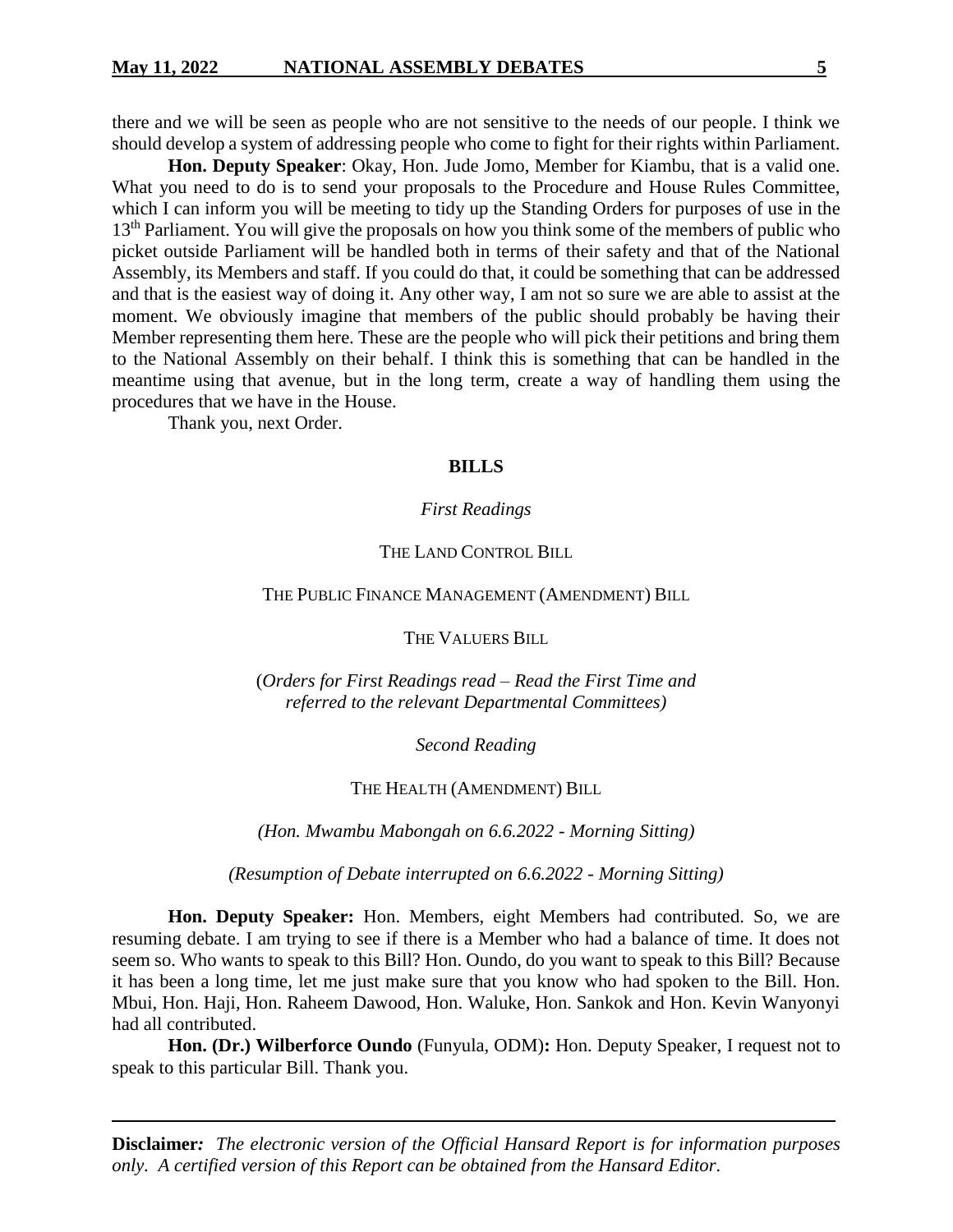**Hon. Deputy Speaker:** Okay. Let us have Amin Kassim. Do you want to speak, Hon. Amin?

**Hon. Rashid Kassim** (Wajir West, WDM-K)**:** Yes. I had earlier raised an intervention regarding the issue of schools and the pronouncement that had earlier been made by the Cabinet Secretary, Prof. Magoha. He said that no headmaster or principal should chase students away on issues of school fees yet principals continue to deliberately do so.

**Hon. Deputy Speaker:** Hon. Members, why not seek an Adjournment Motion so that you can have all the time to speak? You know the procedures. We were responding to Hon. Gikaria and we have sorted it out. If we do it in any other way, it will be unprocedural. There are many things that you can do to raise your sentiments, but for now, I want people who will speak to this particular debate on the Health (Amendment) Bill.

**Hon. Rashid Kassim** (Wajir West, WDM-K): (S*poke off-record)*

**Hon. Deputy Speaker:** Well, we ruled him out of order. Do not worry. He was volunteering information that was obviously not within his reach.

**An Hon. Member**: On a point of order, Hon. Deputy Speaker.

**Hon. Deputy Speaker:** There will be no points of order. You are out of order! Let us have Hon. Majimbo Kalasinga. Do you want to speak to this one?

**Hon. Majimbo Kalasinga** (Kabuchai, FORD-K)**:** Thank you, Hon. Deputy Speaker. I would not like to speak to this Bill.

**Hon. Deputy Speaker:** Let us have Hon. Mabongah Mwambu. Hon. Majimbo Kalasinga does not want to. Hon. Oundo does not want to. Hon. Gikaria, do you want to speak to it? To this one, not any other.

**Hon. David Gikaria** (Nakuru Town East, JP): Hon. Deputy Speaker, I rise under Standing Order No.95 to ask that the Mover be called upon to reply because there are other issues which are coming up. I wish the Mover could reply.

**Hon. Deputy Speaker:** Hon. Gikaria has made a request that the Mover be called upon to reply.

**Hon. David Gikaria** (Nakuru Town East, JP): Correct.

**Hon. Deputy Speaker:** That is a fair one. There seems not to be so much interest.

*(Question, that the Mover be called upon to reply, put and agreed to)*

Mover, kindly reply. It is Hon. Mabongah, is it not?

**Hon. Mwambu Mabongah** (Bumula, Independent): Yes, you are right, Hon. Deputy Speaker. Thank you, Hon. Deputy Speaker. I take this opportunity to just make a few comments and observations that Members had raised. Maybe, most of the Members were not here last time when I moved debate on the Bill. The issues that were raised by Members have been captured here very well. The Member for North Imenti contributed to this Bill and raised something very important. I hope we will capture it in our final draft.

If you go to all our public hospitals, you will agree with me that there are so many people suffering today because they are unable to access the medical covers that the Government is issuing. We discussed last time and realised that most of the cards being issued have no funds yet people in the villages are struggling.

We also talked about emergency treatment. Three Members, namely, the Member for Sirisia and two Nominated Members were of the opinion that it is not very good that you can walk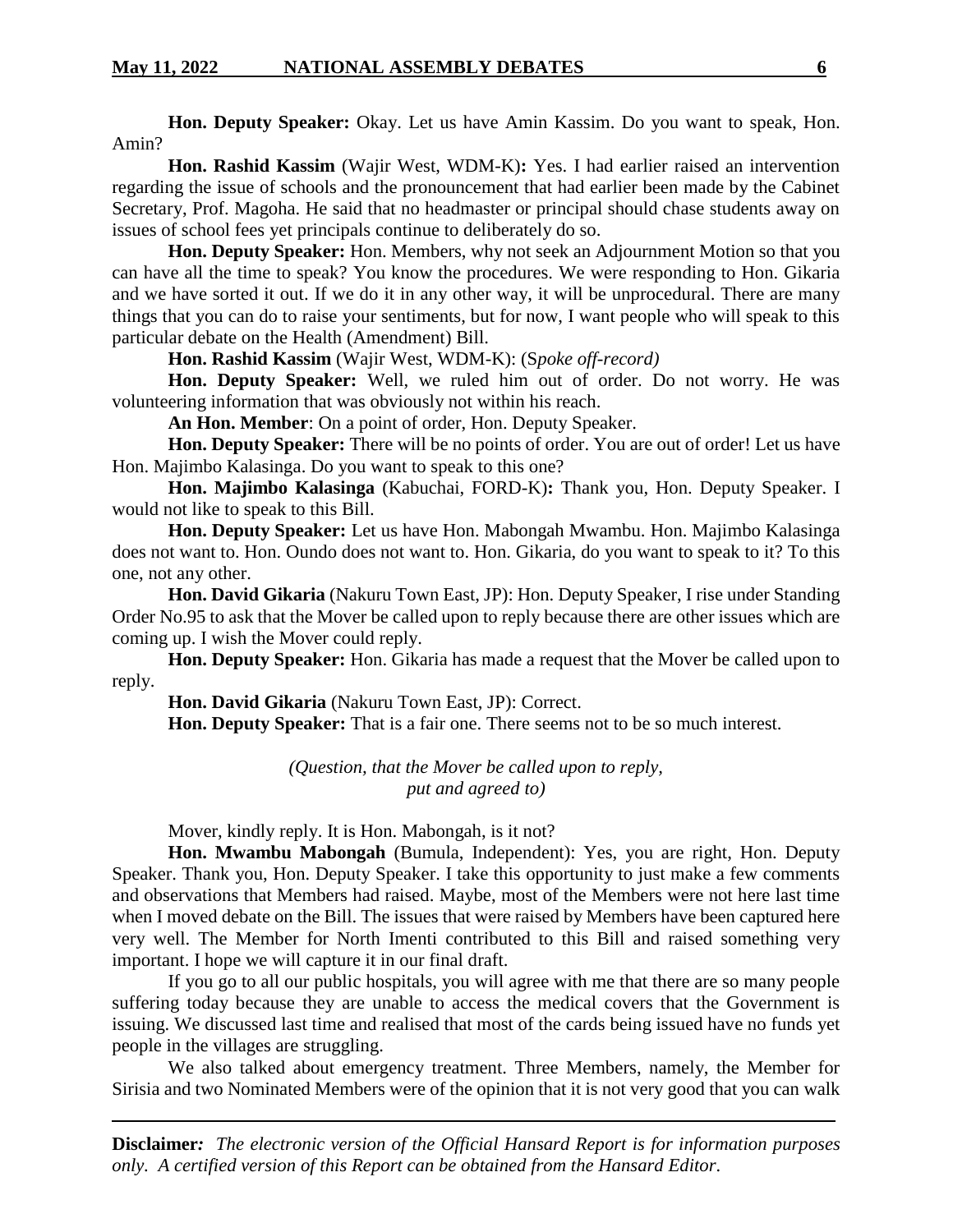into a public hospital where the Government has the responsibility to take care of its citizens and fail to get treatment because you do not have money. I proposed in this Bill that any public facility that does not provide treatment at the first call should be penalised because it is the responsibility of every Government to ensure that its people get treatment.

Something else that was raised in the discussion last week is that I proposed to amend Section 31 of the Health Act No.21 of 2017 such that the council reviews the policies. You realise that when you go to some public hospitals, because of the devolved health function, you find that one treatment centre has a number of medical officers, but in others, you cannot even get a clinical officer. You will only get nurses. If we can have a council that will review the posting of medical officers within and across counties, there will be a balance of medical officers. In our villages, people are dying from sicknesses that could be treated if we had medical officers on standby.

Many of our patients who go to India are like tourists there. Some of them sleep on the floor. I had an opportunity to visit India and I visited some of the public hospitals where people go for treatment for cancer and I was surprised. One funny thing is that when this disease is discovered early enough, it can be treated. There are medical officers who confirmed that cancer can be treated if it is diagnosed at a very early stage. I proposed in this Bill, and Members are in agreement, that even if we do not have a cancer medical centre in every county, we can begin by, at least, having one in every region. I proposed around eight regions in this country.

Something else that was observed by the Members for Kwanza and Endebess, which I tend to agree with, was that most public hospitals hide some medicines and refer patients to some clinics and stores. When you go to one chemist, you will find that there is a high variation in the price of medicine or drugs that you are buying. We propose to have a realistic variation; something that can run between 10 per cent and 20 per cent. There is no way a chemist can sell medicine at Kshs100 and in the same neighbourhood, another one sells the same medicine at almost Kshs500.

Those are some of the observations that we made. Another thing is that there is a Member who proposed that there be a way for the Government to cushion all cancer patients in the country so that they get subsidised treatment across all cancer centres in the country. Most of them end up selling all their properties and using all their savings because of the treatment they need. If there is a way in which this House can establish a fund to assist cancer patients, then it will save them a lot of pain.

Lastly, something else that was observed is that there is a problem in our public hospitals. There are many dead bodies which are not being collected. The Government has a leeway of disposing them. We realised that dead bodies are being kept long in mortuaries because relatives are trying to sell property so as to get money to pay medical bills. A dead body cannot be of any value even if it is kept for years. The proposal made on the Floor is that we should find a mechanism of settling bills after a poor family loses a loved one. They should be given an opportunity to do a decent burial and make arrangements on how to settle the medical bills. This has been a problem, especially in the villages where if the sole provider of a family passes on, the whole family struggles to collect the body for burial. I attended a funeral where people were struggling to sell their small piece of land and just leave a portion for the grave. The Government should find a way of relieving the pain of mourners because this will solve a lot of their problems.

This is a very important Bill which resonates with the masses who are suffering down there. They do not have access to treatment and if they lose loved ones, the Government seems to care less. Apparently, those punishing our people are the ones employed by Government to do the right things. All doctors should ensure they provide the highest standards of treatment and consider the people they serve.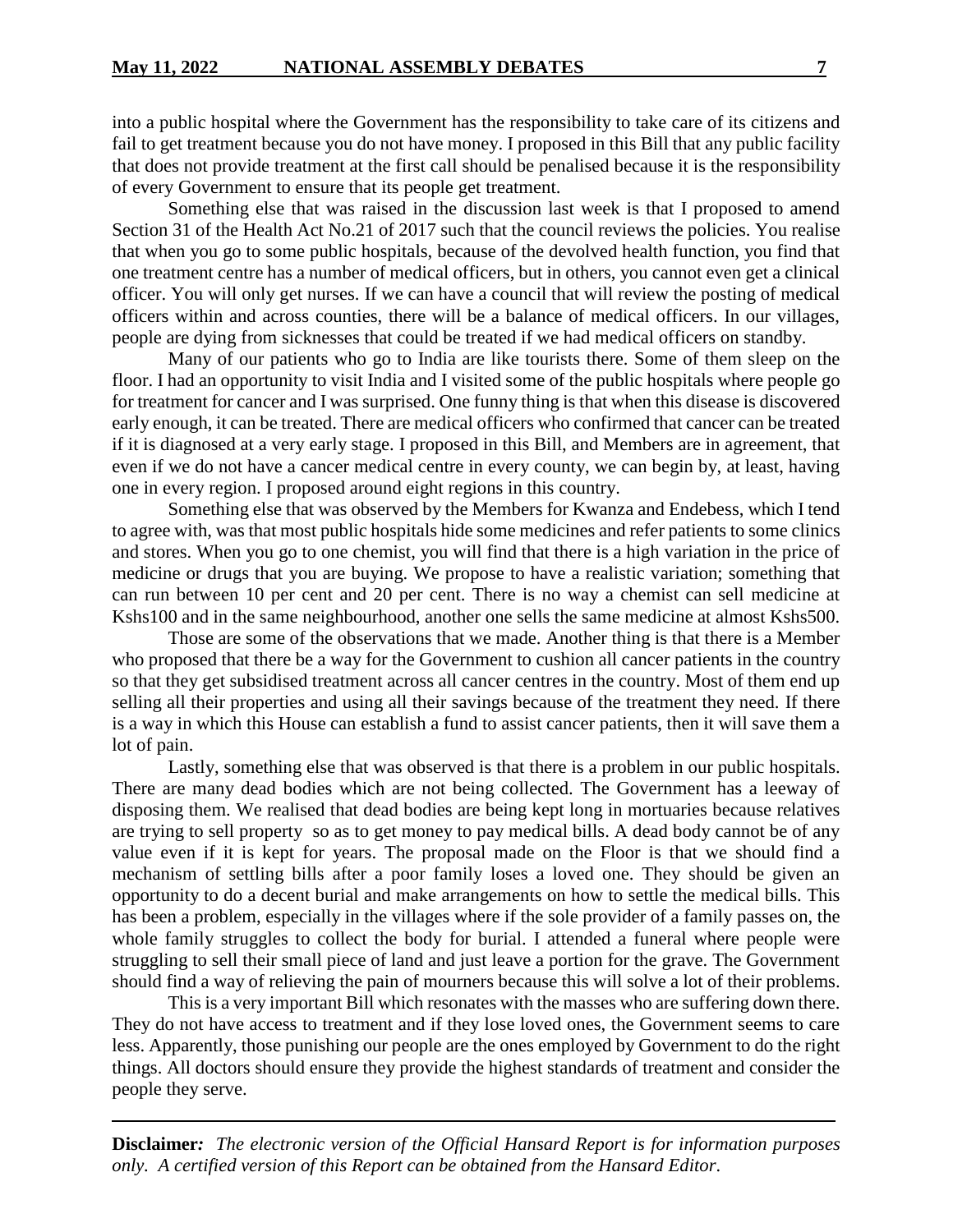#### **May 11, 2022 NATIONAL ASSEMBLY DEBATES 8**

Hon. Deputy Speaker, with those few remarks, I beg to reply.

**Hon. Deputy Speaker**: Very well. That having been sorted and looking at the numbers, I think we will not put the Question. So, we will go to the next Order.

*(Putting of the Question deferred)*

### **BILLS**

#### *Second Readings*

## THE PUBLIC SERVICE INTERNSHIP BILL

**Hon. Deputy Speaker**: We do not seem to have the Mover. So, we will move on to the next Order.

## *(Bill deferred)*

## THE NATIONAL GOVERNMENT CONSTITUENCIES DEVELOPMENT FUND (AMENDMENT) BILL

**Hon. Deputy Speaker**: Hon. Tindi Mwale.

**Hon. Members**: He is not in.

**Hon. Deputy Speaker**: He is absent. Next Order! Hon. Gikaria was in. Actually, this is by Hon. Nimrod Mbai. Order, Hon. Pukose! You are bringing unnecessary issues. Let us move on to the next Order.

## *(Bill deferred)*

## THE PENAL CODE (AMENDMENT) (NO.2) BILL

**Hon. Deputy Speaker**: Hon. Gikaria, are you prepared to move?

**Hon. David Gikaria** (Nakuru Town East, JP): Thank you, Hon. Deputy Speaker. Kenya got its independence in 1963.

**Hon. Deputy Speaker**: First move it. I got a bit worried about the issue of independence because it is fairly known when we got our independence. I want you to move the Penal Code (Amendment) (No.2) Bill which you brought here. Do you want an Order Paper to help you sort this out? Somebody should give him a hard copy because he is in the category of Members who happily use hard copies. We are now in the Penal Code (Amendment) (No.2) Bill (National Assembly Bill No.47 of 2021). So, move it.

**Hon. David Gikaria** (Nakuru Town East, JP): Hon. Deputy Speaker, I beg to move that the Penal Code (Amendment) (No.2) Bill (National Assembly Bill No.47 of 2021) be now read a Second Time.

Hon. Deputy Speaker, Kenya got its independence in 1963. The laws made at that time are colonial, yet they are still applicable to date. Some of the offences in this Bill are loitering and disorderly conduct.

My constituency is an urban area and the police have been harassing my constituents because of these colonial laws. In the Constitution, freedom of movement is a fundamental human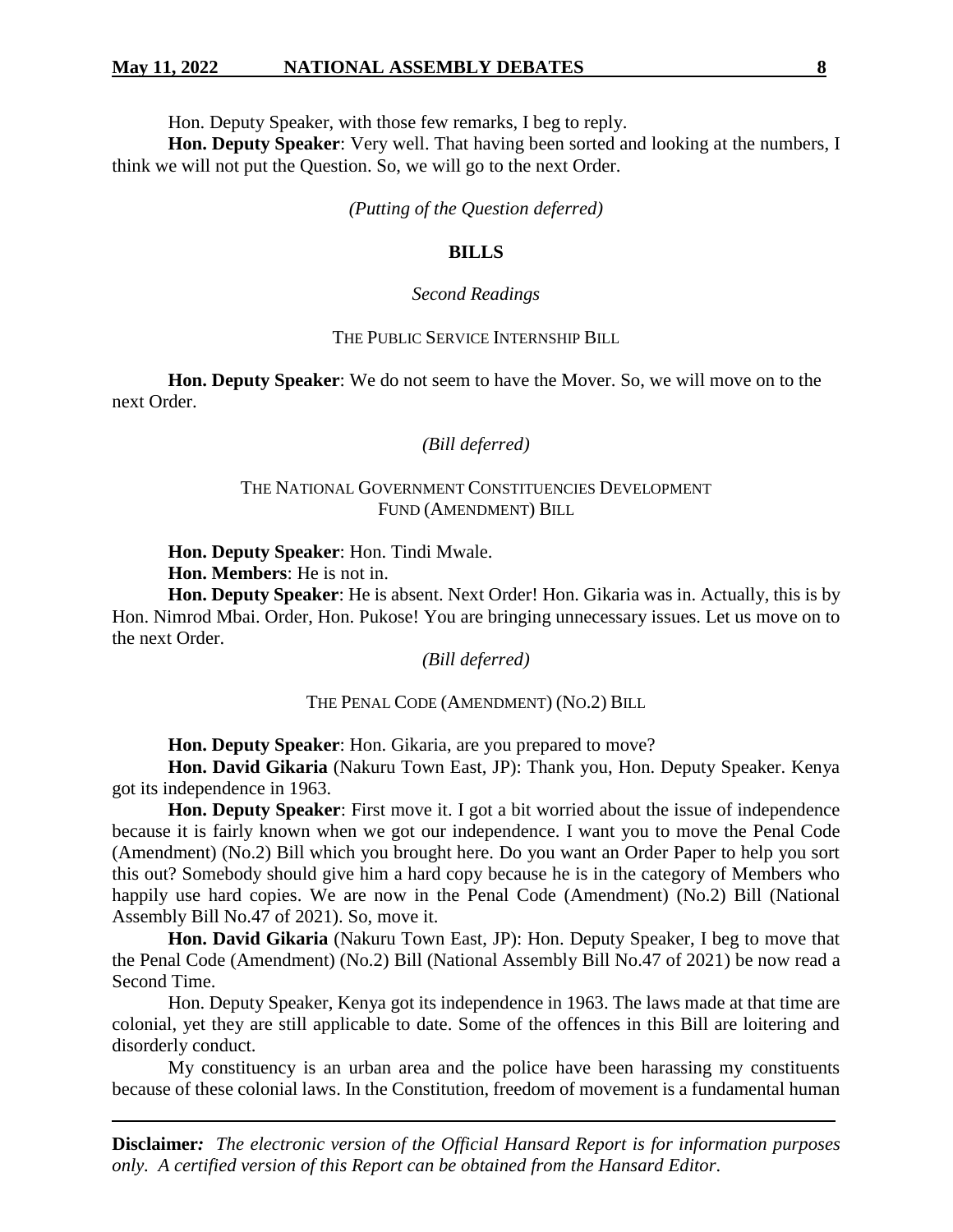right. A person is free to move anywhere within the country without being harassed by the police. If the police in my constituency and other urban areas arrest you and do not have offences to charge you with, they normally rush to Section 182 of the Penal Code. Nobody loiters these days and as I have said, the Constitution is very clear on this matter. The objective of this Bill is to amend the Penal Code and repeal Section 182 which prescribes the offences of idling and disorderly persons. The law enforcers use this section to harass innocent members of the public. They cite touting to harass matatu operators who are doing

genuine business to earn a living. Touting is simply advertisement of a vehicle.

I have also been accused of bringing an amendment to allow prostitution, but this is not the case. Most women operating genuine businesses in towns are arrested and because the police do not have anything to charge them with, they use Section 182(a) which describes idle persons as every common prostitute behaving in a disorderly or indecent manner in any public place.

Hon. Deputy Speaker, not every woman is a prostitute. Others are just doing normal and ordinary business around town. Whenever they are arrested, police officers rush to charge them under Section 182A. When it comes to matters touting, these young men are employed by Savings and Credit Cooperative Society (SACCOs) to advertise their vehicles. Of course, we do not encourage situations whereby, say, they take a customer's bag on one side and a child on the other. Why should you arrest a young man who is just advertising a certain transport Sacco?

The other crime is felony. Whenever young people go out to look for jobs and get arrested in the process, the police charge them with intention to commit a felony. Those, therefore, are the sections that I want amended. Of course, it does not involve the county governments hence does not require to go to the Senate. It is also not a Money Bill and as such will not occasion any additional expenditure of public funds. It is a simple amendment that will help my Nakuru residents not to be arrested in the manner I have explained.

I want to ask Hon. (Dr.) Purkose, to second.

**Hon. (Dr.) Robert Pukose** (Endebess, JP): Thank you, Hon. Deputy Speaker.

I want to second the Bill by Hon. Gikaria, the Member for Nakuru Town East. This is a very good amendment. It is an amendment to help the hustlers. It is an amendment to help the lower class people.

Many people face challenges in their day-to-day activities. I was in the constituency last week and some *boda boda* guys came to me: they told me that as they ride their *boda bodas* from Endebess towards Kitale town, they meet a police road block. The police there demand Kshs50 from each of them. I asked myself why such a thing should be happening in the current state of affairs. Fuel prices are very high right now. B*oda boda* riders have taken their motorcycles on loan and have to meet their various expenses yet a policeman who is employed, earning a salary, and is supposed to maintain law and order, is asking them to give out Kshs50! It is a shame! The Inspector- General of Police and the County Commander of Police in charge of Trans Nzoia should look into this matter, especially on the notorious Endebess -Kitale Road. Even in the evening, at around 3 p.m. police officers go to Cholim Road to extort money from the *boda boda* guys. This habit has to come to an end. It is not only limited there and that is why Hon. Gikaria is bringing this important amendment to the Penal Code. The police look for any excuse to arrest people they think are idling. Once they have arrested you, they look for whatever it is that they can charge you with. Now, because our laws state that you are innocent until proven guilty, they will have to look for excuses to ensure that those who are arrested in town... They charge people who have gone for appointment in town with touting! It is not good. This House should to the occasion and support this very important Bill by Hon. David Gikaria.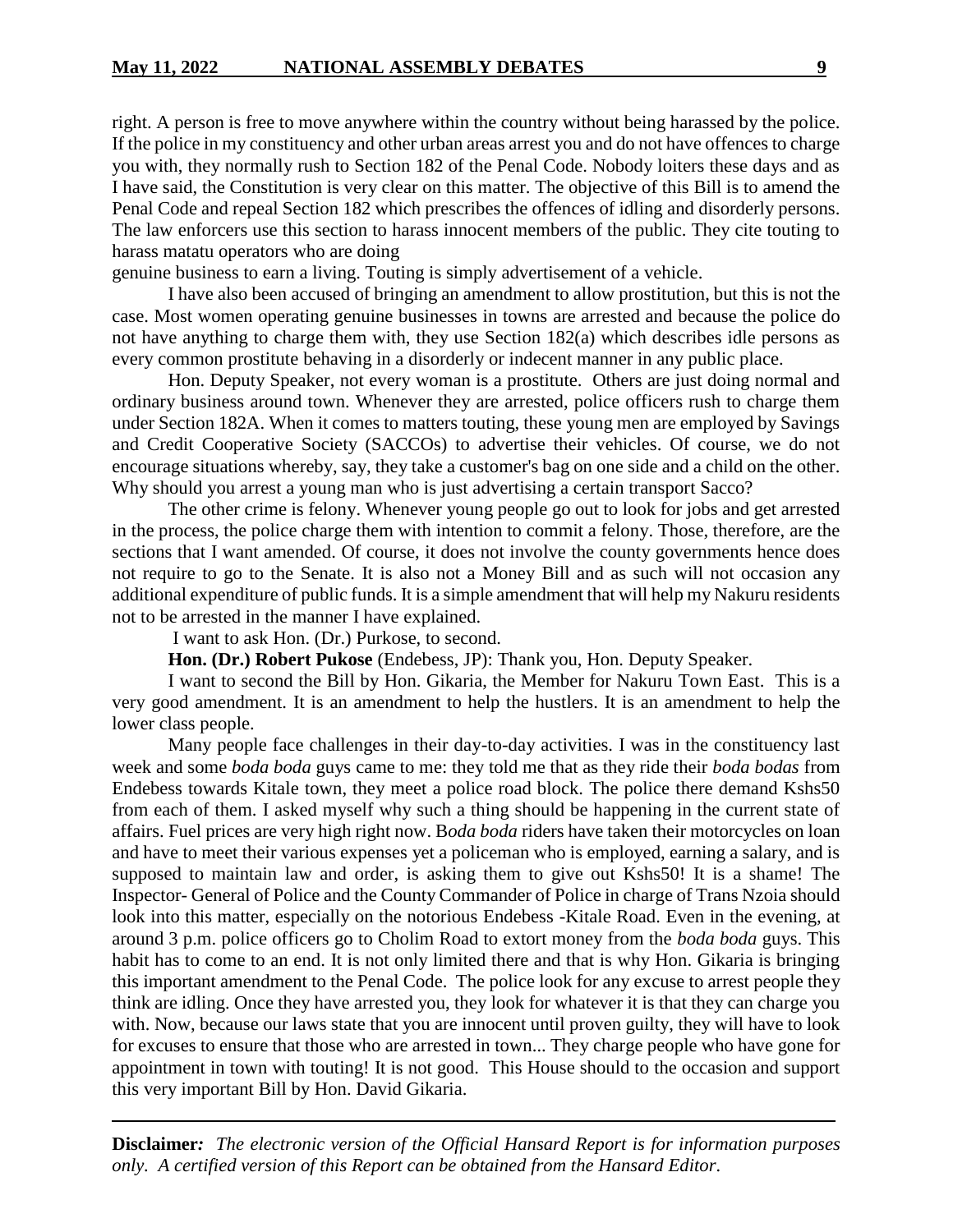With those few remarks, Hon. Deputy Speaker, I second this important Bill. I hope the House will support it. Thank you.

**Hon. Deputy Speaker:** Very well, Hon. Members

*(Question proposed)*

**Hon. Deputy Speaker:** Let me, specifically, ask if the Members whose cards are on want to speak to this Bill? Hon. Amin, you want to speak to this one?

*(Hon. Rashid Kassim spoke off-record)*

No. Hon K'Oyoo, do you want to speak to it?

*(Hon. Onyango Oyoo spoke off-record)*

No. Hon. Mbogo Menza, you want to speak to it?

*(Hon. Mbogo Menza spoke off-record)*

No. Hon. Rindikiri Murwithania?

(*Hon. Mugambi Rindikiri spoke off record)*

 No. Hon. Njomo Kangethe is probably, on something else. Hon. Nyikal, I am sure you would want to speak to this one. I have known you for the last four years. You are the only one who wants to speak to it.

Hon. Members, let us put it this way: after the contribution by Hon. Nyikal, because of no interest by Members, we will give Hon. Gikaria a chance to reply. Thereafter, if there is something that Hon. Njomo wants to raise, he will do so because there are only two Members interested. I am sure Hon. Gikaria will... Sometimes it is good to have this things go as quickly as we have done because it helps. We are at the tail end of this Parliament.

**Hon. (Dr.) James Nyikal** (Seme, ODM): Thank you, Hon. Deputy Speaker for giving me the opportunity to comment on this matter.

I rise to support this Bill. The issues that Hon. Gikaria is addressing are real. The sections of the law that he is quoting are actually being abused. If you look at them keenly, you may find that they are against the Constitution. For example, you will find young people and women being accused of touting and hawking, yet we are supposed to be promoting a 24-hour economy. Whenever they are found late in the night trying to sell their things, they are arrested. The police resort to charging them with idling, loitering, and touting with the intention to commit a felony.

If you look at all these, it is very difficult to even get evidence to protect yourself. It is your word against the police! Some of the young men could just have been enjoying themselves in a dance, but they are picked up by police officers. So, all they are forced to do is to look for money to pay the police officers. We, therefore, cannot accept laws that are being abused in this manner.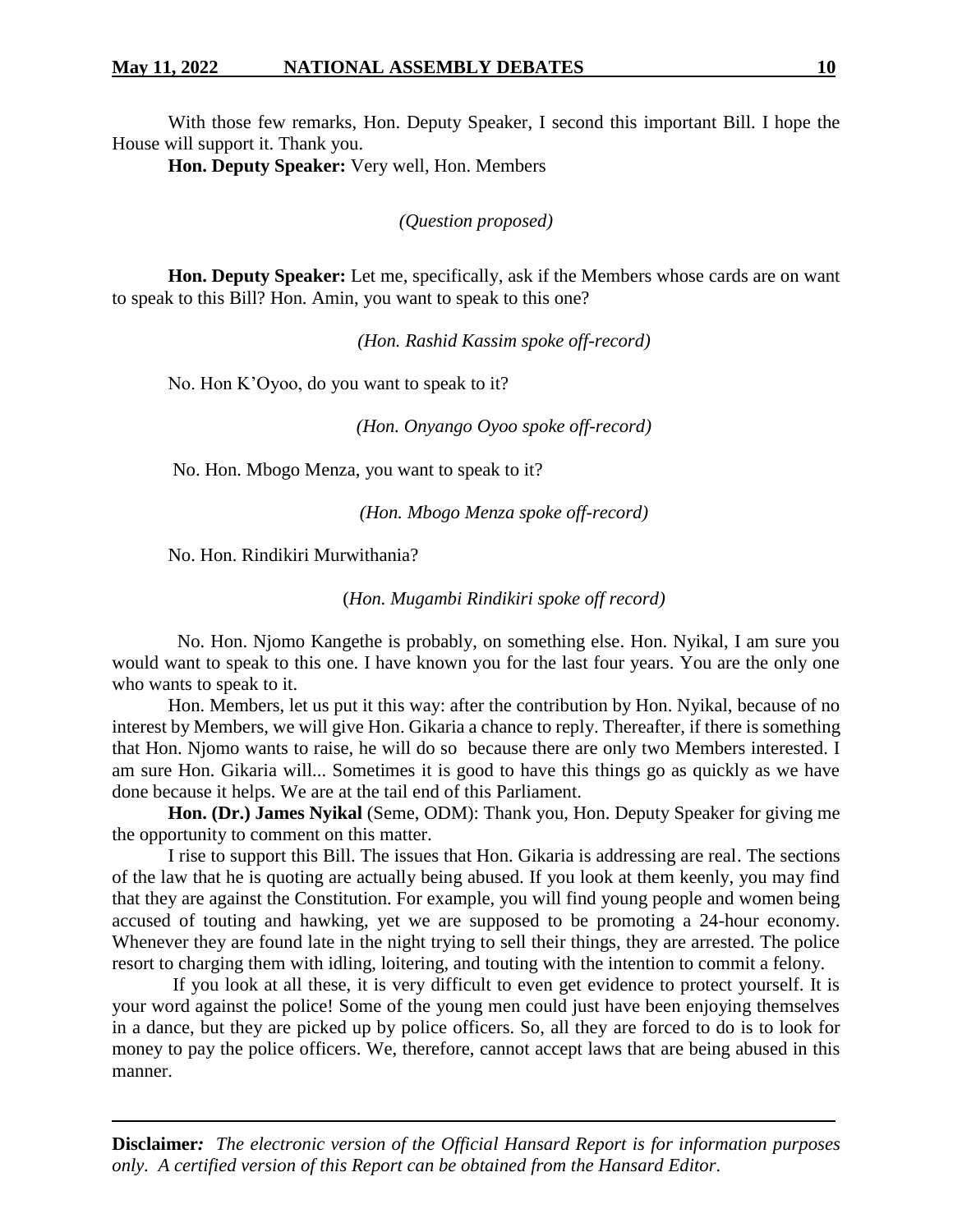Hon. Gikaria, I support this because if we look at it keenly, we may find that these things are restricting some rights in the Constitution, including freedom of movement, and freedom of association. If we, therefore, amend them, we shall be improving that part of the law to make it be in line with the Constitution as it is now.

I support.

**Hon. Deputy Speaker:** Very well, Hon. Nyikal. You have actually, saved the day because it would be terrible for a Bill to go through without contribution of Members who are representatives of the people. I see that the interest is a bit low. I will therefore ask the Mover to reply.

**Hon. David Gikaria** (Nakuru Town East, JP): Hon. Deputy Speaker, I want to thank Hon. Purkose and Dr. Nyikal for supporting this Bill.

As Dr. Nyikal puts it, those offences are colonial, and they go against the current Constitution. This is where you deny a person the fundamental right to movement, for example. This is what the police are doing. They have cartels for collecting money. They normally swing into action on Fridays and Saturdays. This amendment will go a long way to address the problem.

When you are in town, you will find people doing their small businesses. There are those who pull their small *mkokotenis.* Police appear from nowhere and arrest them! If you try to tell them that *mkokoteni* is your business, they do not want to listen. When you land in the police station, it is either you were loitering or touting. People have accused me of bringing a law that legalises prostitution. I am not legalising prostitution. Prostitution can never be done by a single person; it has to be two people. There must be a woman and a man. When you arrest a woman and you charge her of doing those kinds of things... Even if you go to court, they will eventually collect bribes and other things. I do not know what they call them these days, especially on Fridays and Saturdays.

I am saying this because one day, a lecturer of a university was arrested and taken to Central Police Station. You know, when you land in a police station they take all your items, including your phone. It was very unfortunate for a husband to see the wife on camera arrested for matters to do with prostitution. The husband went to court the following day to say that the wife does not do that kind of business. If this is amended, it will go a long way in addressing some of the small crimes that the police normally mischarge people with, particularly loitering and touting. These are some of the issues that they always place on our youths.

I wish to reply Hon. Speaker.

**Hon. Deputy Speaker**: Very well, and therefore we will not put the Question for obvious reasons. We will move to the next Order. Before we move to the next Order, let us hear from Hon. Jude Njomo. What is your issue, Hon. Njomo?

#### **MOTION**

## ADJOURNMENT OF THE HOUSE FOR THE PURPOSES OF HOLDING A MEMBERS KAMUKUNJI

**Hon. Jude Njomo** (Kiambu, JP): Hon. Deputy Speaker, pursuant to Standing Order No. 31, I seek leave for adjournment of the House for the purposes of holding a Members *Kamukunji* today,  $11<sup>th</sup>$  May 2022, at 11.00 am. This is to deliberate on matters relating to Members welfare during the 12<sup>th</sup> Parliament and in particular Members of the National Assembly. It is for this reason